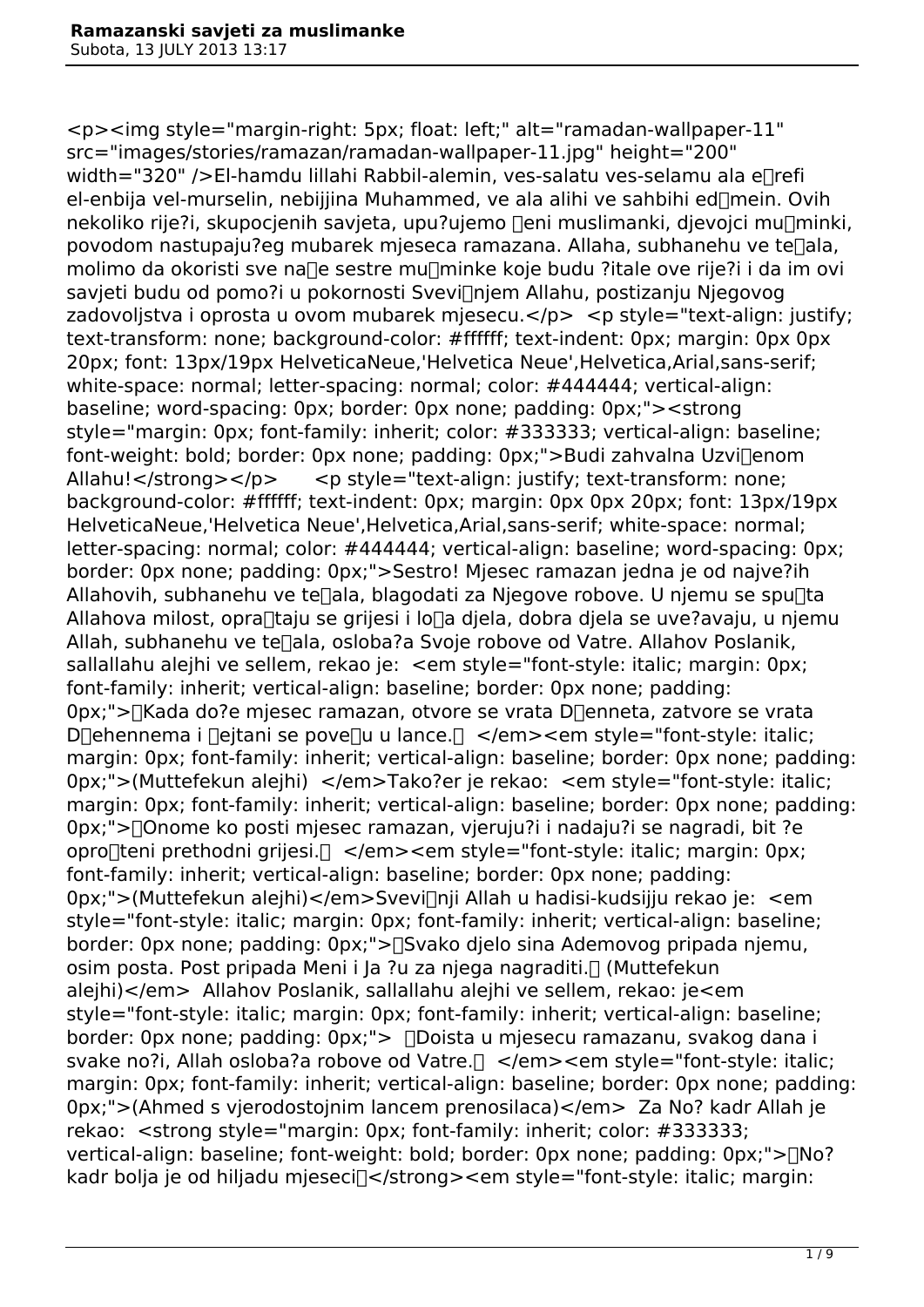0px; font-family: inherit; vertical-align: baseline; border: 0px none; padding: 0px;">(prijevod zna?enja El-Kadr, 3).</em> Sestro muslimanko, u ovim hadisima ukazano je na veli?inu Allahove, subhanehu ve te<sub>l</sub>ala, blagodati koju je podario i tebi i svim ostalim Svojim robovim. Stoga, budi zahvalna Svevi∏njem Allahu i na ovu blagodat uzvrati pokorno∏?u i dobrim djelima, a ne nepokorno∏?u i grijesima pa da bude $\Box$  li $\Box$ ena ove blagodati.</p> <p style="text-align: justify; text-transform: none; background-color: #ffffff; text-indent: 0px; margin: 0px 0px 20px; font: 13px/19px HelveticaNeue,'Helvetica Neue',Helvetica,Arial,sans-serif; white-space: normal; letter-spacing: normal; color: #444444; vertical-align: baseline; word-spacing: 0px; border: 0px none; padding: 0px;"><strong style="margin: 0px; font-family: inherit; color: #333333; vertical-align: baseline; font-weight: bold; border: 0px none; padding: 0px;">Kako da do?eka∏ ramazan</strong></p> <p style="text-align: justify; text-transform: none; background-color: #ffffff; text-indent: 0px; margin: 0px 0px 20px; font: 13px/19px HelveticaNeue,'Helvetica Neue',Helvetica,Arial,sans-serif; white-space: normal; letter-spacing: normal; color: #444444; vertical-align: baseline; word-spacing: 0px; border: 0px none; padding: 0px;">? ∏ure?i da se iskreno pokaje∏, kao ∏to Uzvi∏eni ka∏e: <strong style="margin: 0px; font-family: inherit; color: #333333; vertical-align: baseline; font-weight: bold; border: 0px none; padding: 0px;"> $\Box$  svi se, o vjernici, pokajte Allahu, da biste uspieli $\Box$ </strong> <em style="font-style: italic; margin: 0px; font-family: inherit; vertical-align: baseline; border: 0px none; padding: 0px;">(prijevod zna?enja En-Nur, 31).</em></p> <p style="text-align: justify; text-transform: none; background-color: #ffffff; text-indent: 0px; margin: 0px 0px 20px; font: 13px/19px HelveticaNeue,'Helvetica Neue',Helvetica,Arial,sans-serif; white-space: normal; letter-spacing: normal; color: #444444; vertical-align: baseline; word-spacing: 0px; border: 0px none; padding: 0px;">? Izbjegavaju?i sva ru $\Box$ na djela: la $\Box$ , ogovaranje, potvaranje, zavade, razvrat, slu $\Box$ anje muzike, razgoli?avanje, mije anje sa mu [karcima -/p> <p style="text-align: justify; text-transform: none; background-color: #ffffff; text-indent: 0px; margin: 0px 0px 20px; font: 13px/19px HelveticaNeue,'Helvetica Neue',Helvetica,Arial,sans-serif; white-space: normal; letter-spacing: normal; color: #444444; vertical-align: baseline; word-spacing: 0px; border: 0px none; padding: 0px;">? Sa ?vrstom odlukom i visokim ambicijama da ?e $\Box$  mjesec ramazan provesti u dobrim djelima i da ne?e∏ dozvoliti da ti nijedan djeli? ovog mubarek mjeseca ode u ono u ?emu nema nikakve koristi.</p> <p style="text-align: justify; text-transform: none; background-color: #ffffff; text-indent: 0px; margin: 0px 0px 20px; font: 13px/19px HelveticaNeue,'Helvetica Neue',Helvetica,Arial,sans-serif; white-space: normal; letter-spacing: normal; color: #444444; vertical-align: baseline; word-spacing: 0px; border: 0px none; padding: 0px;">? ?estim spominjanjem Allaha, ?injenjem dove, tra $\lceil$ enjem oprosta i u?enjem Kur $\lceil$ ana.</p> <p style="text-align: justify; text-transform: none; background-color: #ffffff; text-indent: 0px; margin: 0px 0px 20px; font: 13px/19px HelveticaNeue,'Helvetica Neue',Helvetica,Arial,sans-serif; white-space: normal; letter-spacing: normal; color: #444444; vertical-align: baseline; word-spacing: 0px; border: 0px none; padding: 0px;">? ?uvanjem i obavljanjem propisanih namaza u njihovim vremenima, s njihovim ruknovima, vad $\Box$ ibima i sunnetima, s potpunom skru $\Box$ eno $\Box$ ?u i smirajem.</p> <p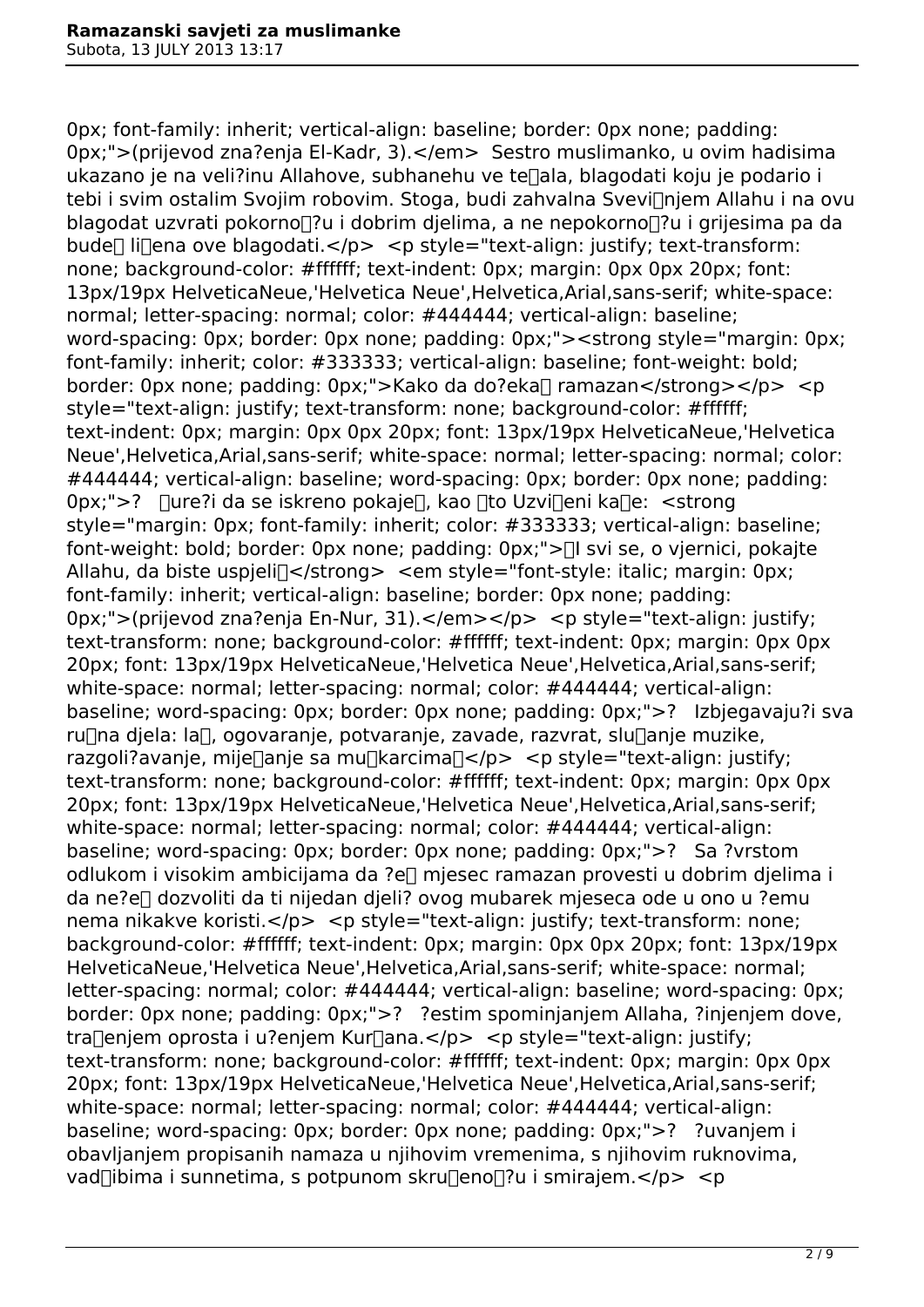style="text-align: justify; text-transform: none; background-color: #ffffff; text-indent: 0px; margin: 0px 0px 20px; font: 13px/19px HelveticaNeue,'Helvetica Neue',Helvetica,Arial,sans-serif; white-space: normal; letter-spacing: normal; color: #444444; vertical-align: baseline; word-spacing: 0px; border: 0px none; padding: 0px;">? Obavlianiem nafila nakon propisanih namaza.</p> <p style="text-align: justify; text-transform: none; background-color: #ffffff; text-indent: 0px; margin: 0px 0px 20px; font: 13px/19px HelveticaNeue,'Helvetica Neue',Helvetica,Arial,sans-serif; white-space: normal; letter-spacing: normal; color: #444444; vertical-align: baseline; word-spacing: 0px; border: 0px none; padding: 0px;"><strong style="margin: 0px; font-family: inherit; color: #333333; vertical-align: baseline; font-weight: bold; border: 0px none; padding: 0px;">Podu?i se propisima posta!</strong></p> <p style="text-align: justify; text-transform: none; background-color: #ffffff; text-indent: 0px; margin: 0px 0px 20px; font: 13px/19px HelveticaNeue,'Helvetica Neue',Helvetica,Arial,sans-serif; white-space: normal; letter-spacing: normal; color: #444444; vertical-align: baseline; word-spacing: 0px; border: 0px none; padding: 0px;">Sestro muslimanko, kako bi tvoj post bio ispravan i primljen kod Allaha, subhanehu ve te<sub>ll</sub>ala, neophodno je da dobro nau?i∏ i upozna∏ propise: farzove, sunnete, adabe, zatim koje su osobe du∏ne postiti i ∏ta su obavezne izvr∏avati, kakav je propis za djevojku koja postane punoljetna u toku jednog od dana mjeseca ramazana, obaveznosti nijjeta i vremenom i na?inom njegovog dono�enja, stvarima koje kvare post, o propisima koji se odnose na  $\Box$ enu sa postporo?ajnim i menstrualnim ciklusom i  $\Box$ enu koja ima istihazu, dozvoljenim stvarima u toku posta i sl $\langle p \rangle$   $\langle p \rangle$  style="text-align: justify; text-transform: none; background-color: #ffffff; text-indent: 0px; margin: 0px 0px 20px; font: 13px/19px HelveticaNeue,'Helvetica Neue',Helvetica,Arial,sans-serif; white-space: normal; letter-spacing: normal; color: #444444; vertical-align: baseline; word-spacing: 0px; border: 0px none; padding: 0px;"><strong style="margin: 0px; font-family: inherit; color: #333333; vertical-align: baseline; font-weight: bold; border: 0px none; padding: 0px;">Ramazan je mjesec posta, a ne miesec hrane</strong></p> <p style="text-align: justify; text-transform: none; background-color: #ffffff; text-indent: 0px; margin: 0px 0px 20px; font: 13px/19px HelveticaNeue,'Helvetica Neue',Helvetica,Arial,sans-serif; white-space: normal; letter-spacing: normal; color: #444444; vertical-align: baseline; word-spacing: 0px; border: 0px none; padding: 0px;">Plemenita sestro, Allah, subhanehu ve te $\Box$ ala, propisao je post kako bi se musliman  $\Box$ naoru $\Box$ ao $\Box$  strpljenjem, kako bi ukrotio svoje strasti, pove?ao svoju bogobojaznost i strahopo∏tovanje prema Allahu, subhanehu ve te<sub>[lala</sub>. Uzvi<sub>l]</sub>eni Allah rekao je: < strong style="margin: 0px; font-family: inherit; color: #333333; vertical-align: baseline; font-weight: bold; border: 0px none; padding: 0px;"> $\Box$ O vjernici, propisuje vam se post kao  $\Box$  to je bio propisan i onima prije vas da biste bili bogobojazni $\exists$ </strong> <em style="font-style: italic; margin: 0px; font-family: inherit; vertical-align: baseline; border: 0px none; padding: 0px;">(prijevod zna?enja El-Bekara, 183). </em>Jedan od prethodnika upitan je:  $\Box$ Zbog ?ega je propisan post? $\Box$ , pa je odgovorio:  $\Box$ Kako bi bogata $\Box$  do $\Box$ ivio osje?aj gladi, pa nakon toga ne zaboravliao siromaha! nOno nto danas, na alost, mo emo vidieti jeste sullta suprotnost spomenutom. Muslimanske porodice upravo u ovom mjesecu potro $\Box$ e i pojedu hrane vi $\Box$ e nego u bilo kojem drugom mjesecu!  $\Box$ ena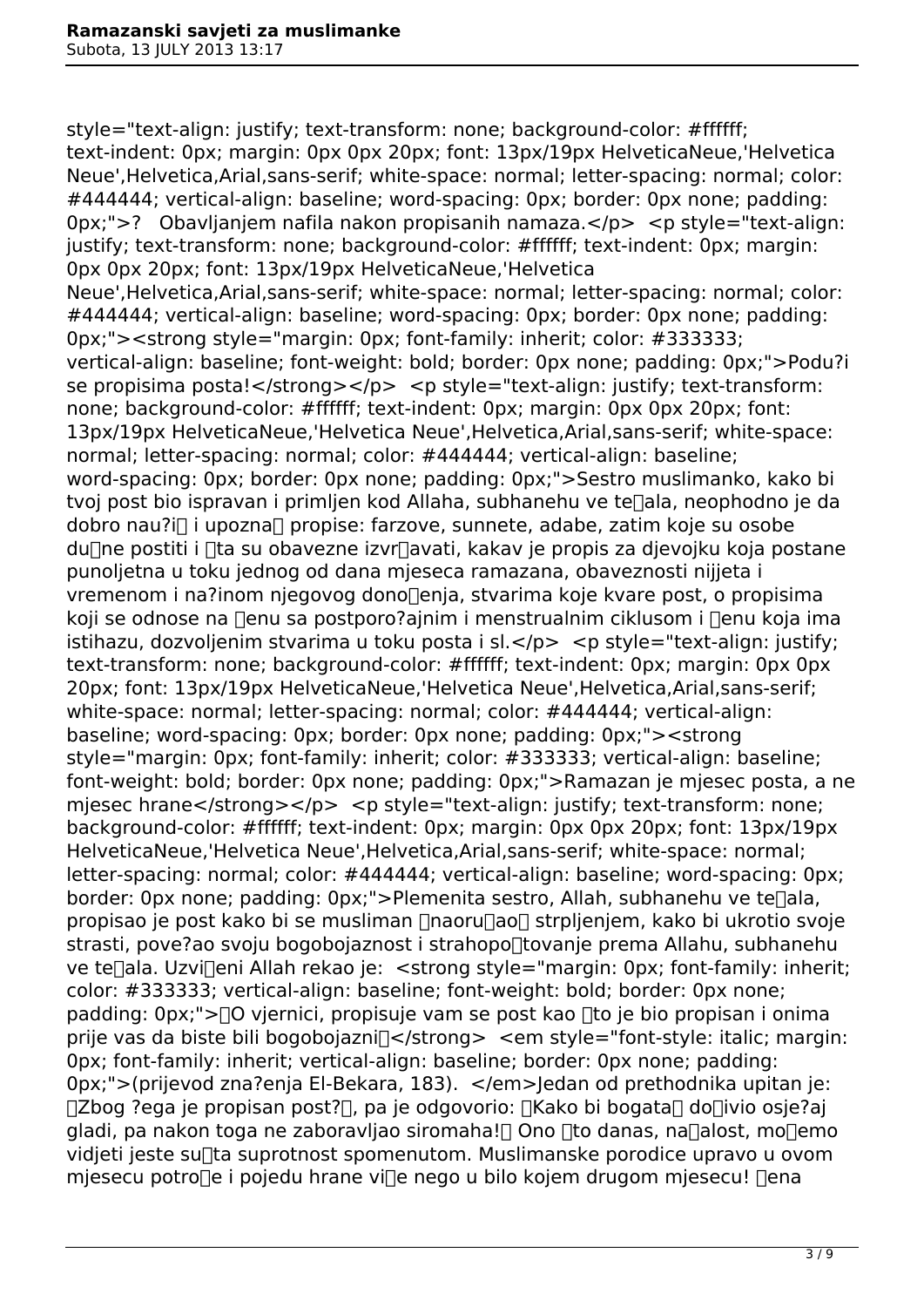muslimanka u ovom mjesecu, mubarek mjesecu ramazanu, provede u kuhinji ville vremena nego u bilo kojem drugom mjesecu! Pa kada ?e u?iti Kur∏an? Kada ?e slaviti i veli?ati Allaha, obratiti Mu se dovom, tra�iti oprosta od Njega? Kada ?e se podu?avati propisima posta? Kada ?e biti slobodna da se posveti ibadetu u ovom plemenitom mjesecu? Zato se, plemenita sestro, dobro ?uvaj provo?enja vremena u ovom mjesecu u onome u ?emu nema koristi i za ?im nema potrebe! Propao je onaj koji do?eka mjesec ramazan, a ne bude mu opro $\Box$ teno u njemu!</p> <p style="text-align: justify; text-transform: none; background-color: #ffffff; text-indent: 0px; margin: 0px 0px 20px; font: 13px/19px HelveticaNeue,'Helvetica Neue',Helvetica,Arial,sans-serif; white-space: normal; letter-spacing: normal; color: #444444; vertical-align: baseline; word-spacing: 0px; border: 0px none; padding: 0px;"><strong style="margin: 0px; font-family: inherit; color: #333333; vertical-align: baseline; font-weight: bold; border: 0px none; padding: 0px;">Mjesec Kur $\lceil$ ana</strong></p> <p style="text-align: justify; text-transform: none; background-color: #ffffff; text-indent: 0px; margin: 0px 0px 20px; font: 13px/19px HelveticaNeue,'Helvetica Neue',Helvetica,Arial,sans-serif; white-space: normal; letter-spacing: normal; color: #444444; vertical-align: baseline; word-spacing: 0px; border: 0px none; padding: 0px;">Mjesec ramazan odlikuje se u odnosu na ostale mjesece. U njemu je po?ela objava Kur∏ana. Svevi∏nji Allah rekao je: <strong style="margin: 0px; font-family: inherit; color: #333333; vertical-align: baseline; font-weight: bold; border: 0px none; padding: 0px;"> $\neg$ U mjesecu ramazanu po?elo je objavljivanje Kur∏ana, koji je putokaz ljudima i jasan dokaz pravog puta i razlikovanje dobra od zla $\Box$  </strong><em style="font-style: italic; margin: 0px; font-family: inherit; vertical-align: baseline; border: 0px none; padding: 0px;">(prijevod zna?enja El-Bekara, 185). </em>Tako su ramazan i Kur∏an nerazdvojni. Kada se spomene ramazan, spomene se i Kurlan. U dva Sahiha od Ibn Abbasa, radijallahu anhuma, prenosi se da je rekao: <a>[Allahov Poslanik, sallallahu alejhi ve sellem, bio je najplemenitiji od svih ljudi, a posebno je bio plemenit u mjesecu ramazanu kada mu je dolazio D∏ibril. D∏ibril mu je dolazio svake no?i i podu?avao ga Kur∏anu.∏ Ispravni prethodnici mnogo su u?ili Kur∏an u mjesecu ramazanu. Neki od njih znali su prou?iti Kur∏an u namazu svake tri no?i, neki svakih sedam no?i, a neki i svakih deset no?i. Katade, rahmetullahi alejhi, zavr∏avao je hatmu Kur∏ana za sedam dana, a kada bi nastupio mjesec ramazan zavr∏avao bi za tri dana, ali kada bi nastupilo deset zadnjih no?i, Kur∏an bi prou?io u svakoj no?i. Imam Ez-Zuhri, kada bi nastupio ramazan, samo bi u?io Kur∏an i hranio siromahe. Imam Malik, kako prenosi Ibn Abdul-Hakem, ostavio bi i�?itavanje hadisa u ramazanu i posvetio se u?enju Kur∏ana iz mushafa. Tako i ti, sestro! Mora∏ da svakodnevno odredi<sub>l</sub> dio iz Kur<sub>le</sub>na kojim ?e<sub>l</sub> o<sub>livjeti svoje srce, o?istiti svoju</sub> du∏u, skru∏iti svoje organe, ?ime ?e∏, in∏allah, zaslu∏iti da se Kur∏an zauzima za tebe na Sudnjem danu. Allahov Poslanik, sallallahu alejhi ve sellem, rekao je: <em style="font-style: italic; margin: 0px; font-family: inherit; vertical-align: baseline; border: 0px none; padding: 0px;">
post i Kur
an zauzimat ?e se na Sudniem danu za ?ovjeka! Post ?e re?i:  $\Box$ Gospodaru moj! Odvojio sam ga od hrane i strasti, pa primi moje zauzimanje za njega $\Box$ , a Kur $\Box$ an ?e re?i:  $\Box$ Gospodaru moj! Odvojio sam ga od spavanja no?u, pa primi moje zauzimanje za njega! $\Box$  Pa ?e njihovo zauzimanje biti prihva?eno. $\Box$  </waspendences style="font-style: italic; margin: 0px;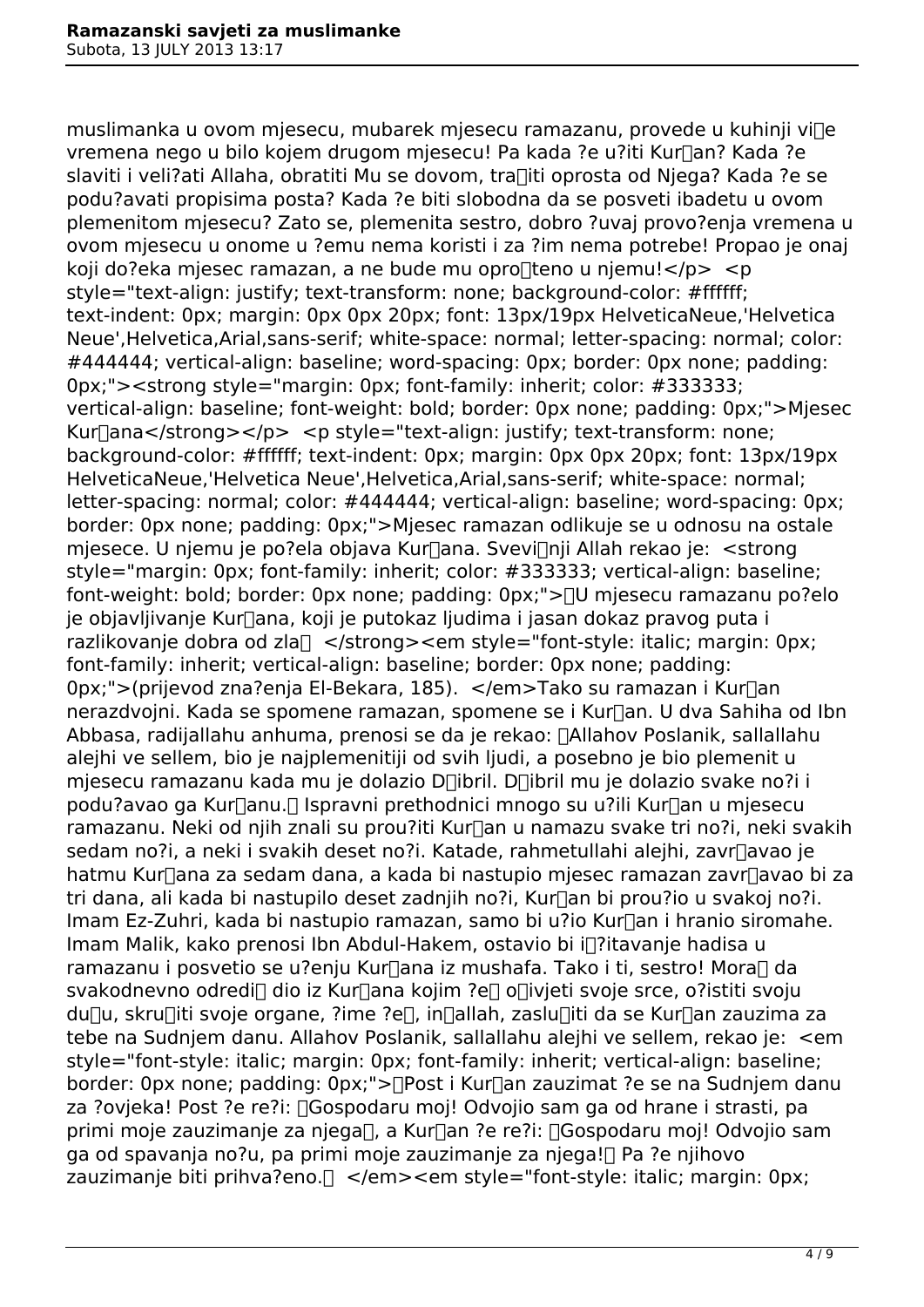font-family: inherit; vertical-align: baseline; border: 0px none; padding: 0px;">(Ahmed i El-Hakim s vierodostojnm lancem prenosilaca)</em></p> <p style="text-align: justify; text-transform: none; background-color: #ffffff; text-indent: 0px; margin: 0px 0px 20px; font: 13px/19px HelveticaNeue,'Helvetica Neue',Helvetica,Arial,sans-serif; white-space: normal; letter-spacing: normal; color: #444444; vertical-align: baseline; word-spacing: 0px; border: 0px none; padding: 0px;"><strong style="margin: 0px; font-family: inherit; color: #333333; vertical-align: baseline; font-weight: bold; border: 0px none; padding: 0px;">Mjesec plemenitosti i dobro?instva</strong></p></p>>>>>> <p style="text-align: justify; text-transform: none; background-color: #ffffff; text-indent: 0px; margin: 0px 0px 20px; font: 13px/19px HelveticaNeue,'Helvetica Neue',Helvetica,Arial,sans-serif; white-space: normal; letter-spacing: normal; color: #444444; vertical-align: baseline; word-spacing: 0px; border: 0px none; padding: 0px;">Allahov Poslanik, sallallahu alejhi ve sellem, podsticao je  $\Box$ ene na udjeljivanje. Govorio bi: <em style="font-style: italic; margin: 0px; font-family: inherit; vertical-align: baseline; border: 0px none; padding: 0px;">[]O skupino []ena! Udjeljujte i mnogo tra[]ite oprosta! Doista sam vidio da ste vi najbrojniji stanovnici Vatre!� </em><em style="font-style: italic; margin: 0px; font-family: inherit; vertical-align: baseline; border: 0px none; padding: 0px;">(Muslim) </em>Prenosi se od majke vjernika Ai∏e, radijallahu anha, da je u jednom danu podijelila stotinu hiljada dirhema, a postila je tog dana. Slu $\Box$ kinja joj je rekla:  $\Box$ Zar nisi mogla od onoga  $\Box$ to si podijelila da za jedan dirhem uzme $\Box$  mesa kojim bi se iftarila?! $\Box$ , a ona je odgovorila:  $\Box$ Da si mi to ranije rekla, u?inila bih to. $\Box$  U plemenita i dobra djela u ramazanu spada: spremanje iftara za posta?e, hranjenje siromaha, ispunjavanje njihovih potreba, savjetovanje i podu?avanje neukih, udjeljivanje u trajnu sadaku. Zato se potrudi, plemenita sestro, u ovim djelima, jer je nagrada za njih ogromna!</p> <p style="text-align: justify; text-transform: none; background-color: #ffffff; text-indent: 0px; margin: 0px 0px 20px; font: 13px/19px HelveticaNeue,'Helvetica Neue',Helvetica,Arial,sans-serif; white-space: normal; letter-spacing: normal; color: #444444; vertical-align: baseline; word-spacing: 0px; border: 0px none; padding: 0px;"><strong style="margin: 0px; font-family: inherit; color: #333333; vertical-align: baseline; font-weight: bold; border: 0px none; padding: 0px;">Mjesec namaza</strong></p> <p style="text-align: justify; text-transform: none; background-color: #ffffff; text-indent: 0px; margin: 0px 0px 20px; font: 13px/19px HelveticaNeue,'Helvetica Neue',Helvetica,Arial,sans-serif; white-space: normal; letter-spacing: normal; color: #444444; vertical-align: baseline; word-spacing: 0px; border: 0px none; padding: 0px;">Allahov Poslanik, sallallahu alejhi ve sellem, klanjao je no?u sve dok mu pete nisu po?ele pucati. Svoj postupak poja∏njavao je rije?ima: <em style="font-style: italic; margin: 0px; font-family: inherit; vertical-align: baseline; border: 0px none; padding: 0px;">�Pa zar da ne budem Allahu zahvalan rob?! $\Box$ </waldom> <em style="font-style: italic; margin: 0px; font-family: inherit; vertical-align: baseline; border: 0px none; padding: 0px;">(Muttefekun alejhi)</em> Tako?er je govorio: <em style="font-style: italic; margin: 0px; font-family: inherit; vertical-align: baseline; border: 0px none; padding: 0px;">�Ko mjesec ramazan provede u namazu, vjeruju?i i nadaju?i se nagradi, bit ?e mu opro∏teni prethodni grijesi koje je po?inio. $\Box$  </em><em style="font-style: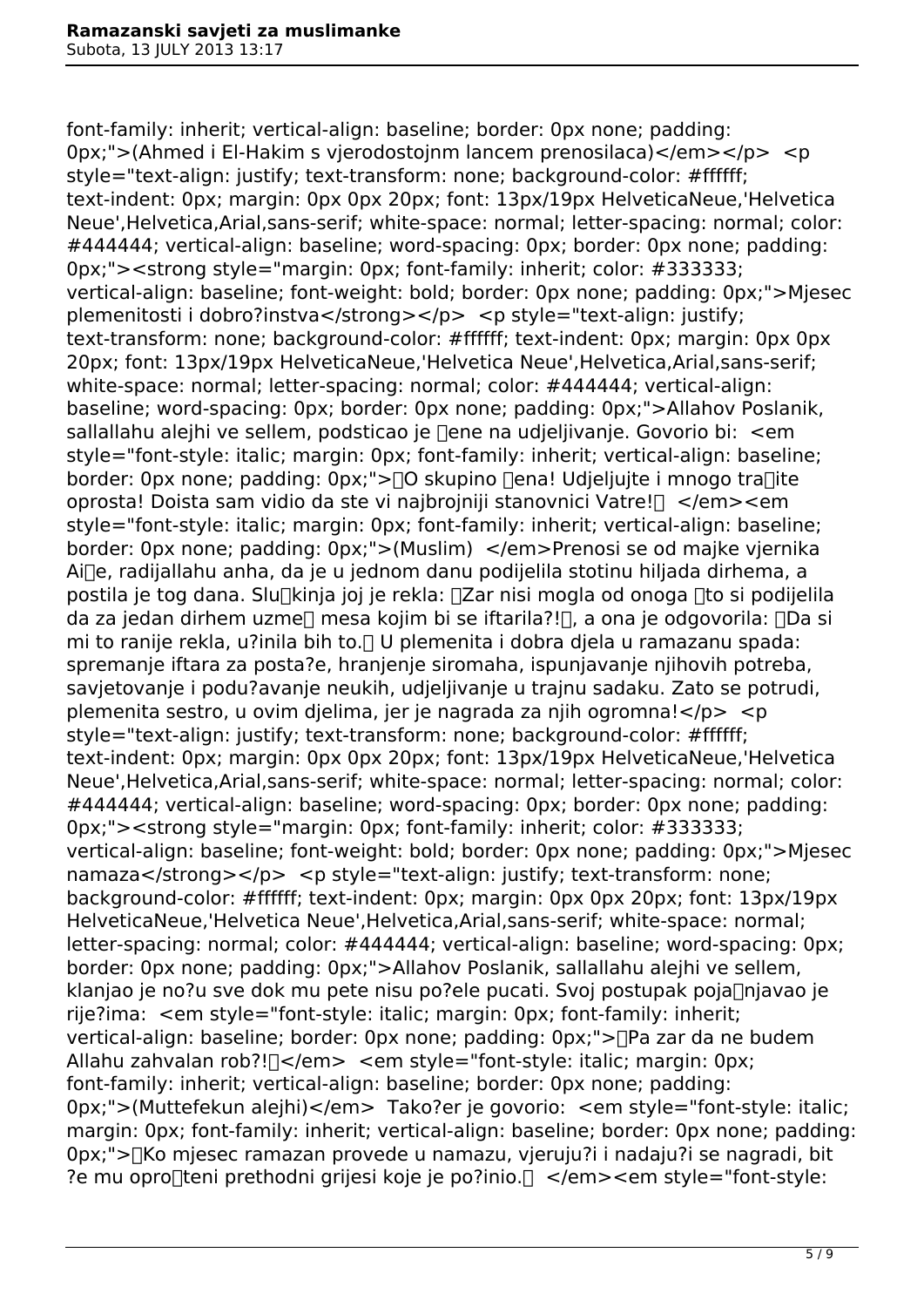italic; margin: 0px; font-family: inherit; vertical-align: baseline; border: 0px none; padding: 0px;">(Muttefekun alejhi)</em> Za odlazak ∏ena u mesd∏ide, Allahov Poslanik, sallallahu alejhi ve sellem, rekao je: <em style="font-style: italic; margin: 0px; font-family: inherit; vertical-align: baseline; border: 0px none; padding: 0px;">∏Ne zabranjujte svojim ∏enama odlazak u mesd∏ide, ali bolje im je klanjati u svojim ku?ama. $\Box$  </em><em style="font-style: italic; margin: 0px; font-family: inherit; vertical-align: baseline; border: 0px none; padding: 0px;">(Ahmed i Ebu Davud, a Albani ga je ocijenio vjerodostojnim) </em>?edna muslimanka prilikom odlaska u mesd<sub>l</sub>id mora voditi ra?una o adabima odlaska u mesd<sub>l</sub>id: da odlazi u mesd∏id radi namaza i slu∏anja Kur∏ana, da se propisno obu?e i da ni∏ta od njenog tijela ili odje?e ne bude povod smutnje me?u vjernicima, da se ne miri∏e radi izlaska iz ku?e i odlaska u mesd∏id, da se ne mije∏a sa mu∏karcima na putu do mesd∏ida i prilikom ulaska i izlaska iz mesd�ida, da hoda krajem puta, a da sredinu ostavi za mu�karce, da ne vodi malu djecu, ako zna da ?e plakati, biti nemirni i odvra?ati koncentraciju ostalih muslimana od Kurnana i namaza.</p> <p style="text-align: justify; text-transform: none; background-color: #ffffff; text-indent: 0px; margin: 0px 0px 20px; font: 13px/19px HelveticaNeue,'Helvetica Neue',Helvetica,Arial,sans-serif; white-space: normal; letter-spacing: normal; color: #444444; vertical-align: baseline; word-spacing: 0px; border: 0px none; padding: 0px;"><strong style="margin: 0px; font-family: inherit; color: #333333; vertical-align: baseline; font-weight: bold; border: 0px none; padding: 0px;">Ramazan je post svih organa</strong></p> <p style="text-align: justify; text-transform: none; background-color: #ffffff; text-indent: 0px; margin: 0px 0px 20px; font: 13px/19px HelveticaNeue,'Helvetica Neue',Helvetica,Arial,sans-serif; white-space: normal; letter-spacing: normal; color: #444444; vertical-align: baseline; word-spacing: 0px; border: 0px none; padding: 0px;">Znaj, skupocjeni dragulju islama, da je post ustvari post od grijeha. Tako o?i poste od gledanja u haram, u $\Box$ i poste od slu $\Box$ anja harama, usta, pored hrane, poste od la $\Box$ i, ogovaranja, potvaranja, ismijavanja, omalova $\Box$ avanja, ruke poste od doticanja, kupovanja i prodavanja harama, noge poste od odlaska na haram mjesta, stomak posti od hrane i pi?a, spolni organ od zadovoljavanja strastima. Allahov Poslanik, sallallahu alejhi ve sellem, rekao je: <em style="font-style: italic; margin: 0px; font-family: inherit; vertical-align: baseline; border: 0px none; padding: 0px;">
Soliche ostavi  $Ia$ an govor i postupanje po njemu i neznanju, pa Allahu ne treba to  $\Box$ to on ostavlja svoju hranu i pi?e. $\Box$  </em><em style="font-style: italic; margin: 0px; font-family: inherit; vertical-align: baseline; border: 0px none; padding: 0px;">(Buharija)</em> Zato, kada govori∏ ∏ govori istinu, kada gleda∏ ∏ gledaj samo u dozvoljeno, slu $\Box$ aj samo ono  $\Box$ to je dozvoljeno, kupuj halal i prodaji halal, doti?i halal i odlazi na halal mjesta. Allahov Poslanik, sallallahu alejhi ve sellem, rekao: je<em style="font-style: italic; margin: 0px; font-family: inherit; vertical-align: baseline; border: 0px none; padding: 0px;">  $\Box$ Mo $\Box$ da neki posta? od svoga posta ima samo glad i  $\text{Re}$ ?! $\text{Re}$  = <em style="font-style: italic: margin: 0px; font-family: inherit; vertical-align: baseline; border: 0px none; padding: 0px;">(Ahmed i Ibn Mad∏a sa vierodostojnim lancem prenosilaca)</em></p> <p style="text-align: justify; text-transform: none; background-color: #ffffff; text-indent: 0px; margin: 0px 0px 20px; font: 13px/19px HelveticaNeue,'Helvetica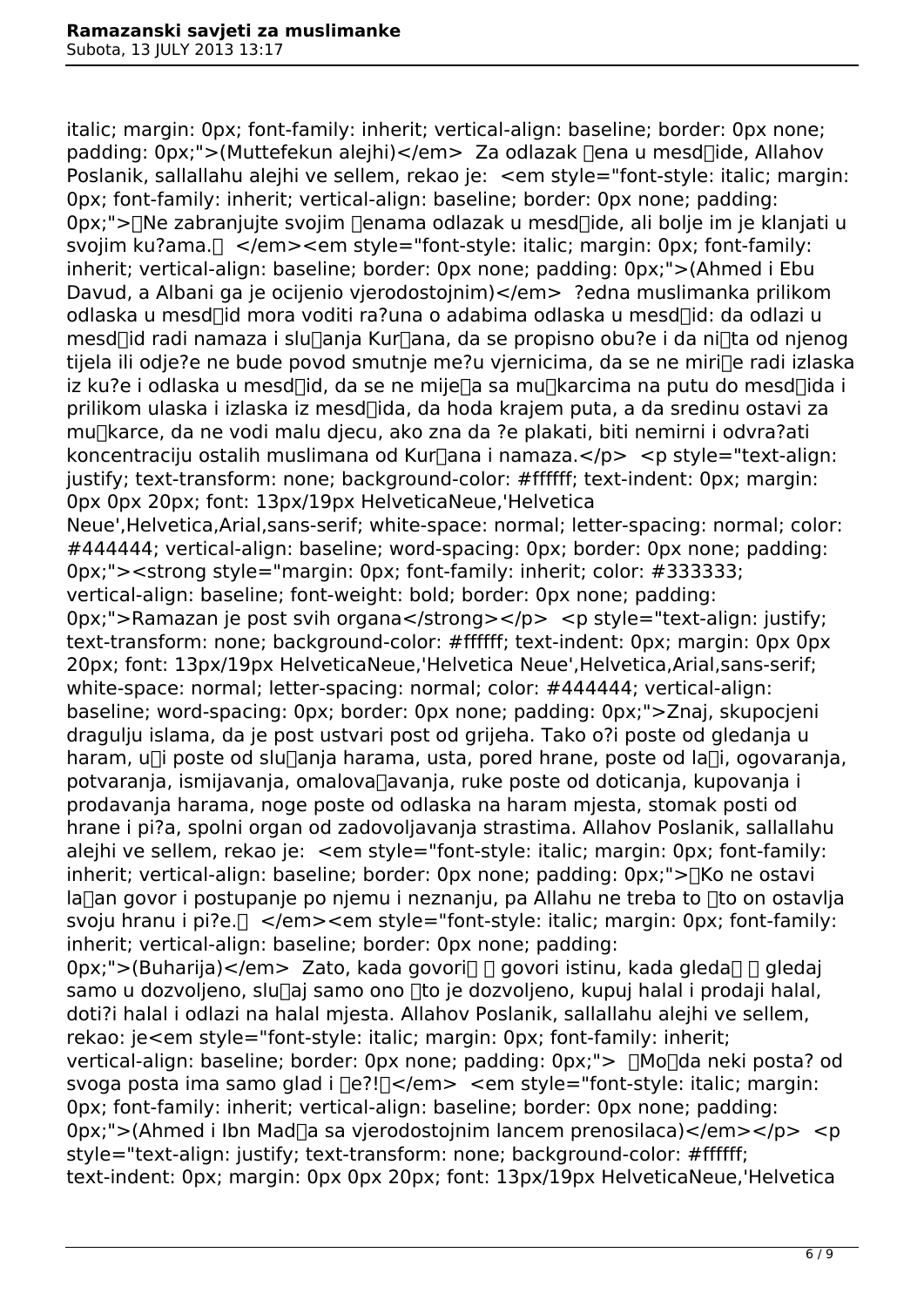Neue',Helvetica,Arial,sans-serif; white-space: normal; letter-spacing: normal; color: #444444; vertical-align: baseline; word-spacing: 0px; border: 0px none; padding: 0px;"><strong style="margin: 0px; font-family: inherit; color: #333333; vertical-align: baseline; font-weight: bold; border: 0px none; padding: 0px;">Prakti?ni savjeti za iskori∏tavanja vremena u ramazanu</strong></p> <p style="text-align: justify; text-transform: none; background-color: #ffffff; text-indent: 0px; margin: 0px 0px 20px; font: 13px/19px HelveticaNeue,'Helvetica Neue',Helvetica,Arial,sans-serif; white-space: normal; letter-spacing: normal; color: #444444; vertical-align: baseline; word-spacing: 0px; border: 0px none; padding: 0px;">? Ne izlaziti iz ku?e bez potrebe.</p> <p style="text-align: justify; text-transform: none; background-color: #ffffff; text-indent: 0px; margin: 0px 0px 20px; font: 13px/19px HelveticaNeue,'Helvetica Neue',Helvetica,Arial,sans-serif; white-space: normal; letter-spacing: normal; color: #444444; vertical-align: baseline; word-spacing: 0px; border: 0px none; padding: 0px;">? Ne odlaziti na pijacu, pogotovo u zadnjoj tre?ini ramazana.</p> <p style="text-align: justify; text-transform: none; background-color: #ffffff; text-indent: 0px; margin: 0px 0px 20px; font: 13px/19px HelveticaNeue,'Helvetica Neue',Helvetica,Arial,sans-serif; white-space: normal; letter-spacing: normal; color: #444444; vertical-align: baseline; word-spacing: 0px; border: 0px none; padding: 0px;">? Ostavljanje beskorisnih sijela i posjeta, a ukoliko se za nekima i uka $\Box$ e potreba, kao  $\Box$ to je posjeta bolesniku, onda ne ostajati mnogo u tim posjetama.</p> <p style="text-align: justify; text-transform: none; background-color: #ffffff; text-indent: 0px; margin: 0px 0px 20px; font: 13px/19px HelveticaNeue,'Helvetica Neue',Helvetica,Arial,sans-serif; white-space: normal; letter-spacing: normal; color: #444444; vertical-align: baseline; word-spacing: 0px; border: 0px none; padding: 0px;">? Izbjegavanje sijela na kojima se pri?a o drugima, ismijava, ogovara i potvara.</p> <p style="text-align: justify; text-transform: none; background-color: #ffffff; text-indent: 0px; margin: 0px 0px 20px; font: 13px/19px HelveticaNeue,'Helvetica Neue',Helvetica,Arial,sans-serif; white-space: normal; letter-spacing: normal; color: #444444; vertical-align: baseline; word-spacing: 0px; border: 0px none; padding: 0px;">? Ne gubiti vrijeme u pra?enju televizijskih programa. $\langle p \rangle$   $\langle p \rangle$   $\langle p \rangle$  style="text-align: justify; text-transform: none; background-color: #ffffff; text-indent: 0px; margin: 0px 0px 20px; font: 13px/19px HelveticaNeue,'Helvetica Neue',Helvetica,Arial,sans-serif; white-space: normal; letter-spacing: normal; color: #444444; vertical-align: baseline; word-spacing: 0px; border: 0px none; padding: 0px;">? Ne sjediti dugo u no?, jer to, obi?no, dovodi do ostavljanja no?nog namaza i spavanja tokom dana.</p> <p style="text-align: justify; text-transform: none; background-color: #ffffff; text-indent: 0px; margin: 0px 0px 20px; font: 13px/19px HelveticaNeue,'Helvetica Neue',Helvetica,Arial,sans-serif; white-space: normal; letter-spacing: normal; color: #444444; vertical-align: baseline; word-spacing: 0px; border: 0px none; padding: 0px;">? Ne spavati mnogo po danu.</p> <p style="text-align: justify; text-transform: none; background-color: #ffffff; text-indent: 0px; margin: 0px 0px 20px; font: 13px/19px HelveticaNeue,'Helvetica Neue',Helvetica,Arial,sans-serif; white-space: normal: letter-spacing: normal: color: #444444: vertical-align: baseline; word-spacing: 0px; border: 0px none; padding: 0px;">? Ne provoditi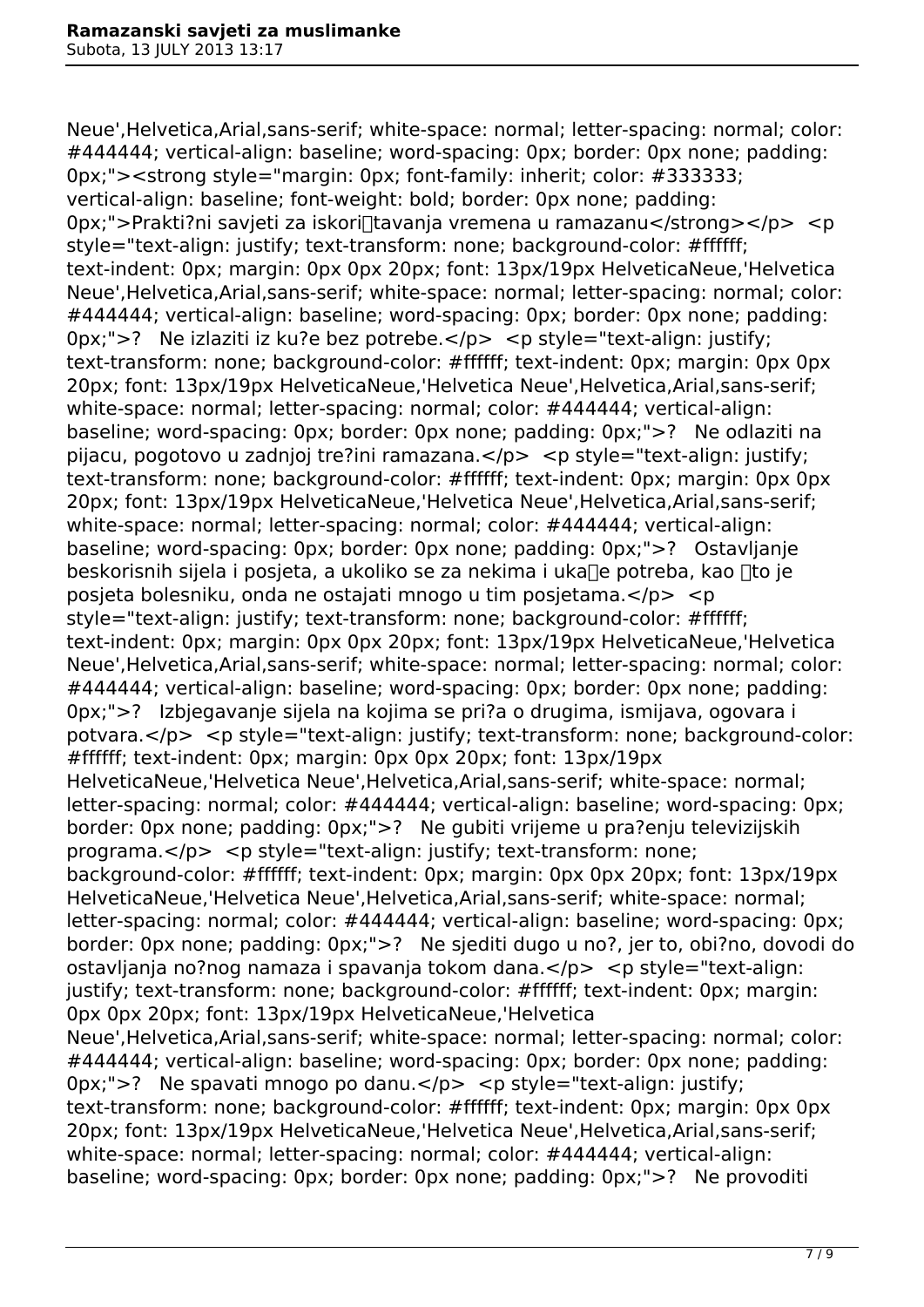mnogo vremena u kuhinji, pripremaju?i sehur i iftar.</p> <p style="text-align: justify; text-transform: none; background-color: #ffffff; text-indent: 0px; margin: 0px 0px 20px; font: 13px/19px HelveticaNeue,'Helvetica

Neue',Helvetica,Arial,sans-serif; white-space: normal; letter-spacing: normal; color: #444444; vertical-align: baseline; word-spacing: 0px; border: 0px none; padding: 0px;">? Ne qubiti vrijeme u ukra $\Box a$ vanju i stajanju pred ogledalom. $\angle$ /p>  $\angle p$ style="text-align: justify; text-transform: none; background-color: #ffffff; text-indent: 0px; margin: 0px 0px 20px; font: 13px/19px HelveticaNeue,'Helvetica Neue',Helvetica,Arial,sans-serif; white-space: normal; letter-spacing: normal; color: #444444; vertical-align: baseline; word-spacing: 0px; border: 0px none; padding: 0px;">? Ne gubiti vrijeme u dugim telefonskim razgovorima.</p> <p style="text-align: justify; text-transform: none; background-color: #ffffff; text-indent: 0px; margin: 0px 0px 20px; font: 13px/19px HelveticaNeue,'Helvetica Neue',Helvetica,Arial,sans-serif; white-space: normal; letter-spacing: normal; color: #444444; vertical-align: baseline; word-spacing: 0px; border: 0px none; padding: 0px;">? ?uvati se rasprava i diskusija u kojima nema mnogo koristi i koje, obi?no, dovode do gubljenja velikog dijela vremena, a ukoliko i bude pozvana na sli?no neka ka $\Box$ e:  $\Box$ la postim! $\Box$ .</p> <p style="text-align: justify; text-transform: none; background-color: #ffffff; text-indent: 0px; margin: 0px 0px 20px; font: 13px/19px HelveticaNeue,'Helvetica Neue',Helvetica,Arial,sans-serif; white-space: normal; letter-spacing: normal; color: #444444; vertical-align: baseline; word-spacing: 0px; border: 0px none; padding: 0px;"><strong style="margin: 0px; font-family: inherit; color: #333333; vertical-align: baseline; font-weight: bold; border: 0px none; padding: 0px;">Zadnja tre?ina ramazana</strong></p> <p style="text-align: justify; text-transform: none; background-color: #ffffff; text-indent: 0px; margin: 0px 0px 20px; font: 13px/19px HelveticaNeue,'Helvetica Neue',Helvetica,Arial,sans-serif; white-space: normal; letter-spacing: normal; color: #444444; vertical-align: baseline; word-spacing: 0px; border: 0px none; padding: 0px;">Kada bi nastupila zadnja tre?ina ramazana, Allahov Poslanik, sallallahu alejhi ve sellem, ne bi prilazio svojim suprugama, no?i bi provodio u ibadetu i svoju porodicu budio da ?ine ibadet. <em style="font-style: italic; margin: 0px; font-family: inherit; vertical-align: baseline; border: 0px none; padding: 0px;">(Muttefekun alejhi)</em> To je mali broj dana u kojima ?e uspjeti marljivi, a propasti nemarni. U ovim no?ima je i No? kadr, koja je bolja od hiljadu mjeseci. Ko je ne do?eka u ibadetu, doista je veliki gubitnik. Zato se potrudi da ?ini∏ ∏to vi∏e ibadeta u ovim no?ima. Nastoj da ih cijele provede<sub>[]</sub> u ibadetu, kako bi sigurno do?ekala i do�ivjela No? kadr u ibadetu i postigla veliku nagradu. Ai�a, radijallahu anha, upitala je Allahovog Poslanika, sallallahu alejhi ve sellem: []Ako potrefim trenutak kada je No? kadr, ∏ta da ka∏em u njemu?∏ Odgovorio je:<em style="font-style: italic; margin: 0px; font-family: inherit; vertical-align: baseline; border: 0px none; padding: 0px;">  $\Box$ Reci:  $\Box$ Allahumme inneke afuvvun, tuhibu el-nafve, fanfu nanna n Allahu moj! Ti si Onaj koji mnogo pranta, volin oprantanje, pa, oprosti i nama! $\Box$  </em><em style="font-style: italic; margin: 0px; font-family: inherit; vertical-align: baseline; border: 0px none; padding: 0px;">(Ahmed i Et-Tirmizi koji ka∏e da je hadis hasen-sahih)</em></p> <p style="text-align: justify; text-transform: none; background-color: #ffffff; text-indent: 0px; margin: